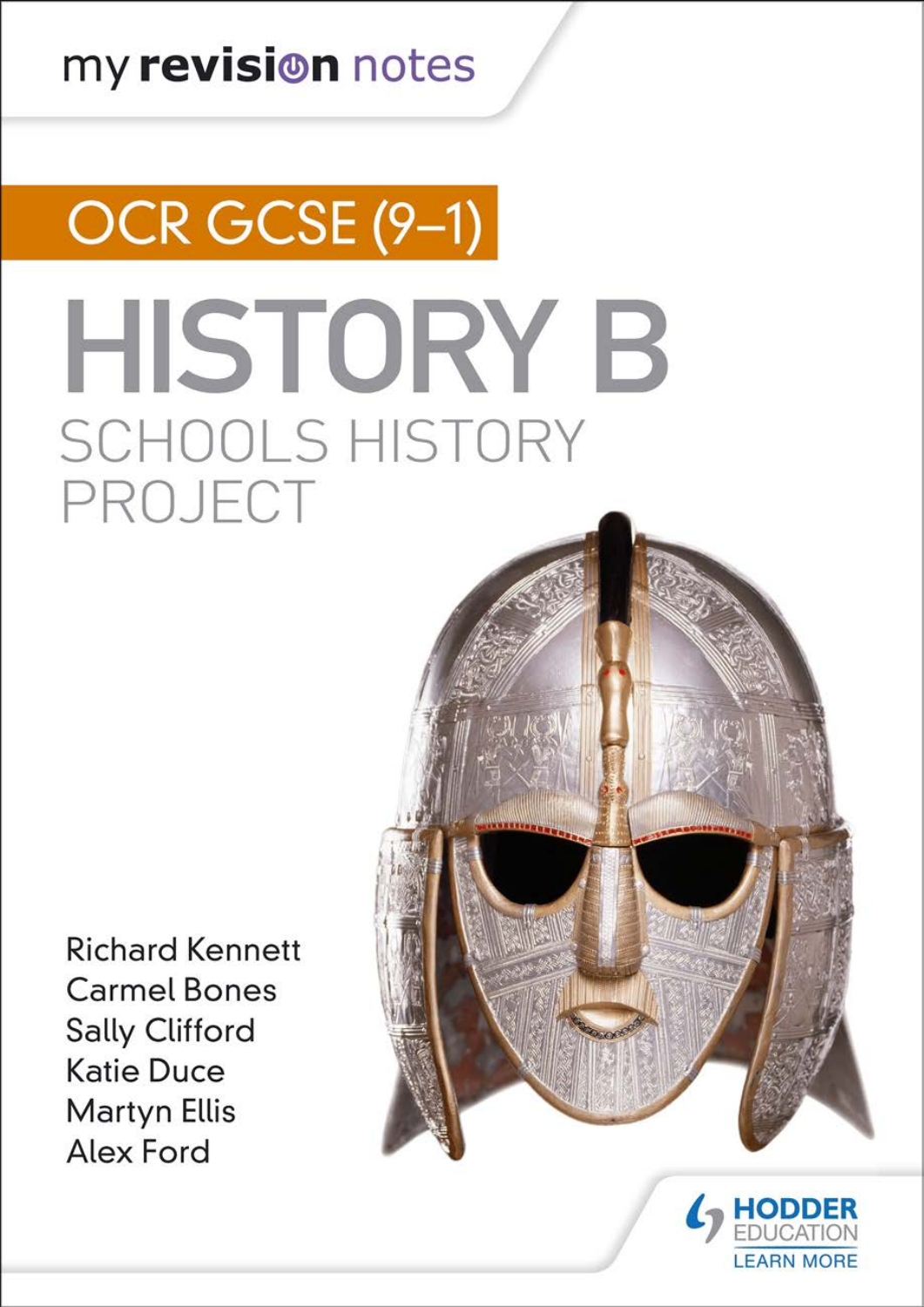# My Revision Planner

#### **CONTENT TASKS The Thematic Study The People's Health, c.1250 to present** 1.1 Living conditions in medieval Britain, c.1250–c.1500 1.2 Responses to the Black Death, c.1250–c.1500 1.3 Public health in late medieval towns and monasteries, c.1250–c.1500 1.4 Living conditions in early modern Britain, c.1500–c.1750 14 1.5 Responses to the outbreaks of plague in early modern Britain, c.1500–c.1750 1.6 Impact of local and national government on public health, c.1500–c.1750 1.7 Living conditions in industrial Britain, c.1750–c.1900 20 1.8 Responses to cholera epidemics 22 1.9 Public health reform in the nineteenth century: Public Health Acts and local initiatives 1.10 Living conditions in Britain since c.1900 1.11 Responses to Spanish influenza and AIDS 1.12 Growing government involvement in public health since c.1900 **Crime and Punishment, c.1250 to present** 2.1 Medieval crimes and criminals, c.1250–c.1500 2.2 Enforcing law and order, c.1250–c.1500 2.3 Medieval punishments, c.1250–c.1500 2.4 Early modern growth in crime: Puritans, vagrants and highway robbers, c.1500–c.1750 2.5 Enforcing early modern law and order, c.1500–c.1750 2.6 Early modern punishments, c.1500–c.1750 2.7 Crimes and criminals, c.1750–c.1900 2.8 Changes in law enforcement, c.1750–c.1900 2.9 Changes in punishment, c.1750–c.1900 2.10 Crime and criminals since c.1900 2.11 Enforcing the law since c.1900 2.12 Punishment since c.1900 **The British Depth Study The Norman Conquest, 1065–1087** 3.1 Anglo-Saxon society in 1065 3.2 Anglo-Saxon religion 3.3 Anglo-Saxon culture 3.4 Normandy in 1065 3.5 The succession crisis 3.6 The three battles 3.7 The first uprisings, 1066–68 3.8 Rebellions in the north, 1068–70 3.9 Rebellions in the east, 1070–71 3.10 What was new about Norman castles in England? 3.11 Where were Norman castles built and what did they look like? 3.12 What were Norman castles used for? 3.13 Domesday Book 82 3.14 The impact of the Norman Conquest on the English people, 1066-87 84 3.15 Laws, language and the Church Quick quizzes and answers at www.hoddereducation.co.uk/myrevisionnetestowntoads Quick quizzes and answers at **www.hoddereducation.co.uk/myrevisionnotesdownloads**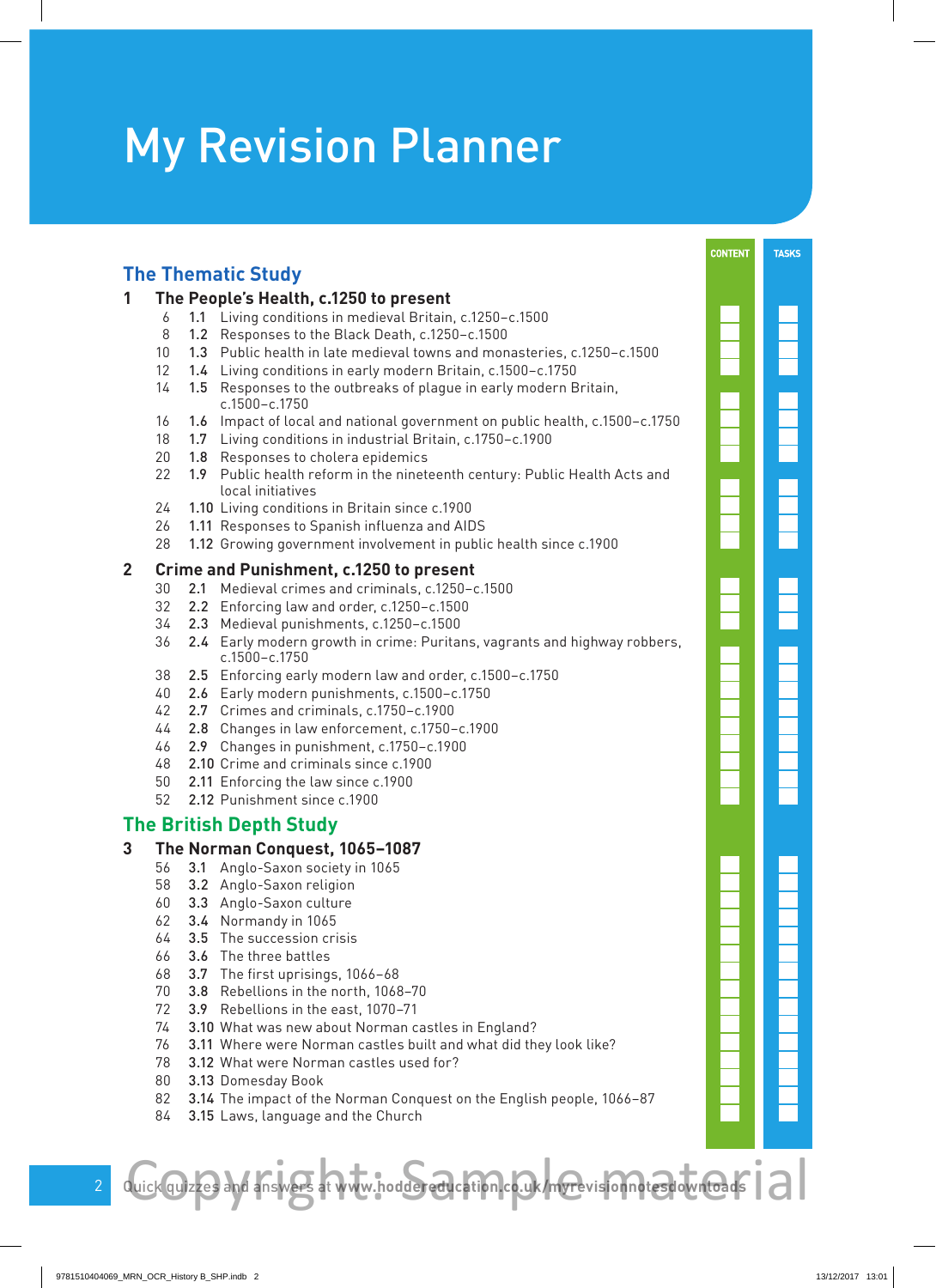#### **The Elizabethans, 1580–1603**

- 4.1 Elizabeth and her Court, the Privy Council and the rebellion of the Earl of Essex
- 4.2 Elizabeth and her Parliaments, including opposition from the Puritans
- 4.3 Elizabeth and her people; local government and propaganda
- 4.4 The enforcement of Elizabeth's religious settlement after 1580
- 94 4.5 Catholic links abroad and the Elizabethan spy network
- 4.6 Mary Queen of Scots, plots against Elizabeth, the Armada and war with Spain
- 98 4.7 The contrasting lives of rich, middling and poor Elizabethans
- 4.8 Family life: husbands and wives, parents and children, wider kinship
- 4.9 Poverty: its causes, Elizabethan explanations and responses
- 4.10 Theatres and their opponents
- 4.11 The Puritan attack on popular pastimes
- 4.12 The persecution of witches
- 4.13 Imperial ambition; the motives and achievements of Elizabethan adventurers
- 4.14 Roanoke: England's attempt at an American colony
- 4.15 Trade with the east, including first contacts with India

#### **The Period Study**

#### **The Making of America, 1789–1900**

- 5.1 The growth of the USA, 1789–1838
- 5.2 The growth of the Deep South, cotton plantations and slavery, 1793–1838
- 5.3 Securing growth: the removal of Eastern tribes, 1830–38
- 5.4 The lives and culture of the Plains Indians, including the Lakota Sioux
- 5.5 Journeys to Oregon and California and the settlement of Utah
- 5.6 The California and Pike's Peak gold rushes
- 5.7 The causes of the Civil War
- 5.8 The experiences of black Americans during the Civil War, 1861–65
- 5.9 Reconstruction after the Civil War and its impact on black Americans, 1863–77
- 5.10 Railroads, ranches and cow towns
- 138 5.11 Living and farming on the Plains
- 5.12 The Indian Wars
- 5.13 The changing lives of Plains Indians, 1877–1900
- 5.14 The changing lives of black Americans, 1877–1900
- 5.15 The growth of big business, cities and mass migration, 1877–1900

#### **The World Depth Study**

#### **Living under Nazi Rule, 1933–1945**

- 6.1 The Nazi Party, ideas and leaders in 1933
- 6.2 Establishing the dictatorship, January 1933 to July 1933
- 6.3 Achieving total power, July 1933 to August 1934
- 6.4 The machinery of terror
- 6.5 Nazi propaganda
- 6.6 Opposition to Nazi rule, 1933–39
- 6.7 The impact of Nazi policies on workers and women
- 6.8 The lives of young people in Nazi Germany
- 6.9 Jewish persecution, 1933–39
- 6.10 Germany at war, 1939–42
- 6.11 Wartime opposition
- 6.12 The impact of total war on the German people, 1943–45

Copyright: Samesist

- 174 6.13 The contrasting nature of Nazi rule in eastern and western Europe
- 6.14 The Holocaust
- 6.15 Responses to Nazi rule: collaboration, accommodation and resistance

**CONTENT TASKS**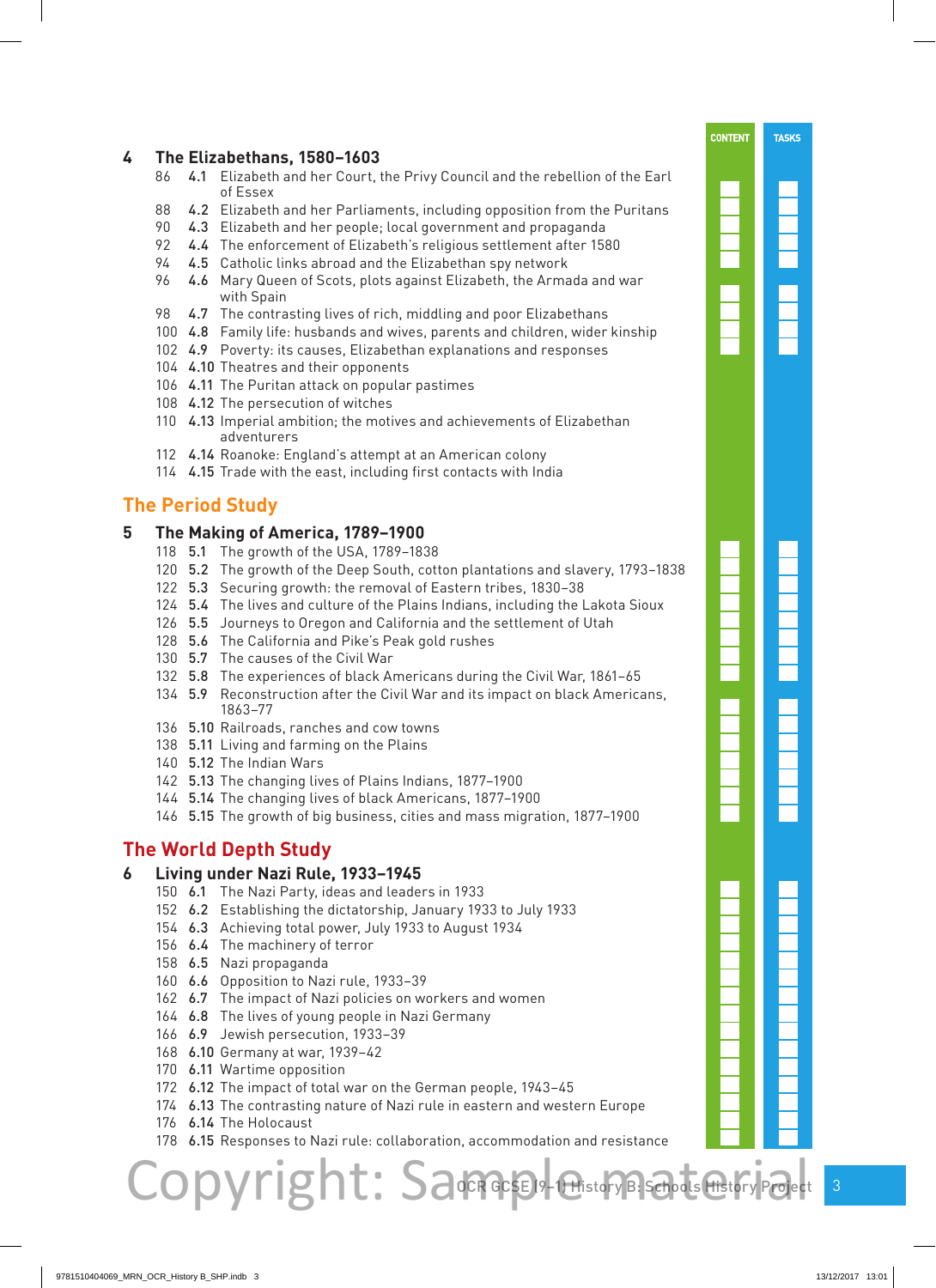# **Chapter 2** Crime and Punishment, c.1250 to present

## 2.1 Medieval crimes and criminals, c.1250–c.1500

**REVISED** 



#### **Medieval criminals committed serious and petty crimes**

- l **Felonies** (serious crimes), such as murder and stealing expensive goods (worth more than 12d), would lead to severe punishment such as **hanging**.
- l People most feared gangs of robbers, generally **outlaws** (people who were on the run to escape the law), who would **ambush** travellers and burgle houses.
- **Petty crimes** (small and not very significant) included getting into debt and doing limited harm to a person or property. Occasionally laws were passed against **dice** and football as the Church argued that they encouraged idleness.
- l The majority of crimes were non-violent and theft was by far the most common crime.
- l Later on in the fifteenth century, crime grew as rebellious rich landowners used their **retainers** (private armies) to control their local area. This kind of problem grew worse during the **Wars of the Roses** (1455–85).
- **There was terrible famine** across England in the fourteenth century when harvests failed. Hunger and debt increased the crime rate.

#### **Homicide rates were high**

- l Sudden deaths had to be reported to a **coroner**. A few months after this, the homicide case went to trial. Homicide included justifiable homicide, homicide in self-defence, accidental homicide, suicide and murder.
- Suicide was considered a serious crime because the Church taught that only God could decide when a person's life should end.
- l Records suggest over half of medieval homicides stemmed from arguments.
- **.** Strip farming involved people working very close to each other, with heavy tools to hand and no real medical care, which helps to explain the high homicide rates. Arguments were worse during harvests.

#### **Key point**

The teachings of the Church, the rigid structure of society and the people's reliance on farming to make ends meet all contributed to both the types of crime committed and rates of crime during the medieval period.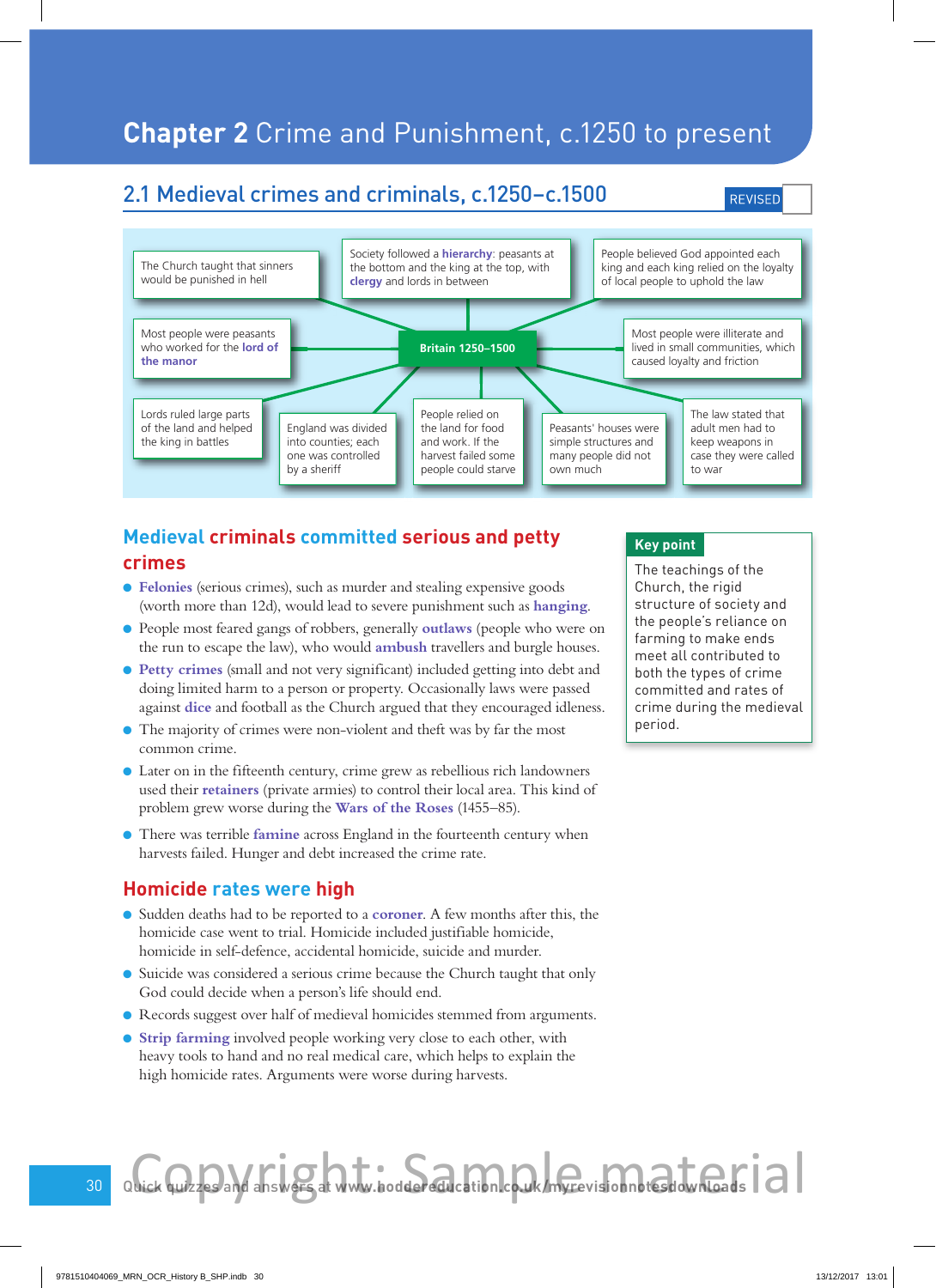## **In the medieval period, new crimes emerged as attitudes and circumstances changed**

- **Vagrancy** (when people wander from place to place in search of work) became a problem after the Black Death of 1348 killed over half of the population. The resulting shortage of workers led to cases of debt and theft.
- **IF 1351, Parliament passed a law that required all able-bodied men to swear** that they would stay and work in their home village. In 1388, it became illegal for a labourer to leave their **hundred** (a way in which counties were divided) without written permission.
- l Medieval **manors** (villages) were free to devise their own laws and punishments. After 1350, **scolding** (the crime of using offensive or abusive speech in public) appeared. It spread steadily after this date and was applied mainly to women.
- **•** In 1351, **treason** (the crime of plotting against your monarch or country) was clearly defined. It included a woman killing her husband, as men were thought to be the head of a family. **Counterfeiting** coins was also considered to be treason.
- **Heresy** (spreading beliefs not allowed by the Church) became a major crime after 1500. The Church feared that people such as the **Lollards** might go to hell if they were free to interpret Christ's teachings.

#### **Practice questions**

- **1** Name one type of crime committed during the medieval period. (1 mark)
- **2** Name one type of crime that was considered to be homicide in the medieval period. (1 mark)
- **3** Name one reason why homicide rates were high in the medieval period. (1 mark)

## **Spot the second-order concept**

Second-order concepts are the things that historians use to make sense of the past. They include: cause, consequence, change, continuity, significance and diversity. In the exam you will gain marks by using second-order concepts in your answers, but don't feel that you have to name the second-order concepts that you are using.

This extract from an exam answer contains several examples of causation (why something happened). Highlight the extract to show where they occur.

Write a clear and organised summary that analyses the types of crimes committed between 1250 and 1500. Support your answer with examples. (9 marks)

During the medieval period, a number of different crimes were committed. However, homicide rates were particularly high because this crime included a range of offences such as suicide, homicide in self-defence as well as murder. In addition, the medieval system of strip farming sometimes led to increased hostilities between people as it meant they worked closely alongside each other. The situation was further worsened when harvests failed, as they did in 1315–16, as this led to famine and desperation. It was such situations that led to arguments and rising crime rates.

As attitudes and circumstances changed during this period, new crimes appeared. For example, the Black Death struck England in 1348 and killed over half of the population. This led to a shortage of workers, which in turn led to vagrancy becoming a problem as some people wandered the country looking for work. As a result, in 1351, Parliament passed a new act that stated all able-bodied men had to swear they would stay and work in their home village.

# OCR GCSE (9-1) History B: Schools History Project Copyright: Samaple Gustal Copyring

## **Test yourself**

- **1** What was considered to be a serious crime in the medieval period?
- **2** Name two types of new crimes that emerged during this time.
- **3** Who were the most feared criminals during the medieval period?
- **4** Who were the Lollards?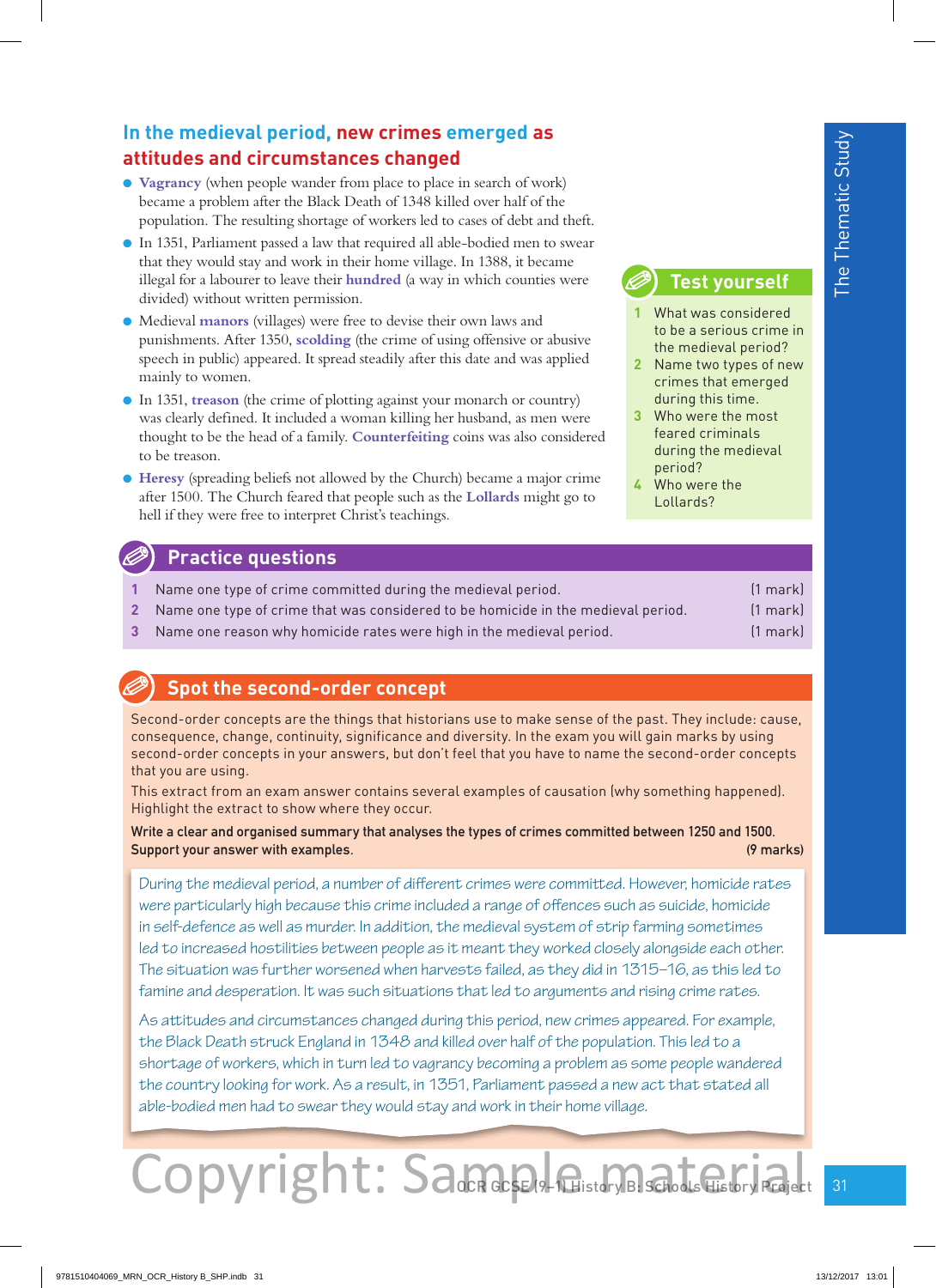# **Chapter 4** The Elizabethans, 1580–1603

## 4.1 Elizabeth and her Court, the Privy Council and the rebellion of the Earl of Essex

**REVISED** 

#### **Key point**

Elizabeth successfully governed with the help of William Cecil for 40 years, but at the end of her reign she faced a rebellion from her favourite, the Earl of Essex.

#### **TIP**

All the words in **purple** are defined in the glossary of key terms that you can find here: www.hoddereducation.co.uk/ myrevisionnotesdownloads. Make sure that you can spell them, know what they mean and aim to use them in your written work.

#### **The Royal Court was the centre of political life**



#### **The Privy Council was Elizabeth's small close group of key ministers**

- **The Privy Council** was a group of ministers selected  $\bullet$  Her first council was a clever compromise of nobles. by Elizabeth to help her govern the country. It met at Court almost daily.
- l Elizabeth's council had nineteen members far smaller than her predecessor Mary's.
- Later it became an effective group of full-time politicians drawn from the gentry.
- **•** Cecil and Walsingham were her most important ministers.

**William Cecil (Lord Burghley), Secretary of State 1558–72 and 1590–98; Lord Treasurer 1572–90 Sir Francis Walsingham, Secretary of State 1572–90 Elizabeth's main minister for 40 years. She relied** heavily on him **• Correspondence passed through him • Moderate Protestant but more willing to suppress** Catholics than the queen • Avoided foreign religious disputes which could lead to costly wars • Never a 'yes' man. Prepared to challenge Elizabeth. Loyal but knew how to manage the queen Responsible for foreign affairs **Strong Puritan. Believed Catholics were a threat** and should be **repressed** Cold and distant. Did not flatter the queen **Elizabeth's 'spy master'. Ran a network of** informers uncovering plots against Elizabeth **Elizabeth once lost patience with him and threw** her slipper at him **Hardworking, well educated. Died following a fit** probably caused by exhaustion

86 Quick quizzes and answers at **www.hoddereducation.co.uk/myrevisionnotesdownloads** Rock quizze and answers at www.hoodereducation.com/k/myrevisionnotestionnals | a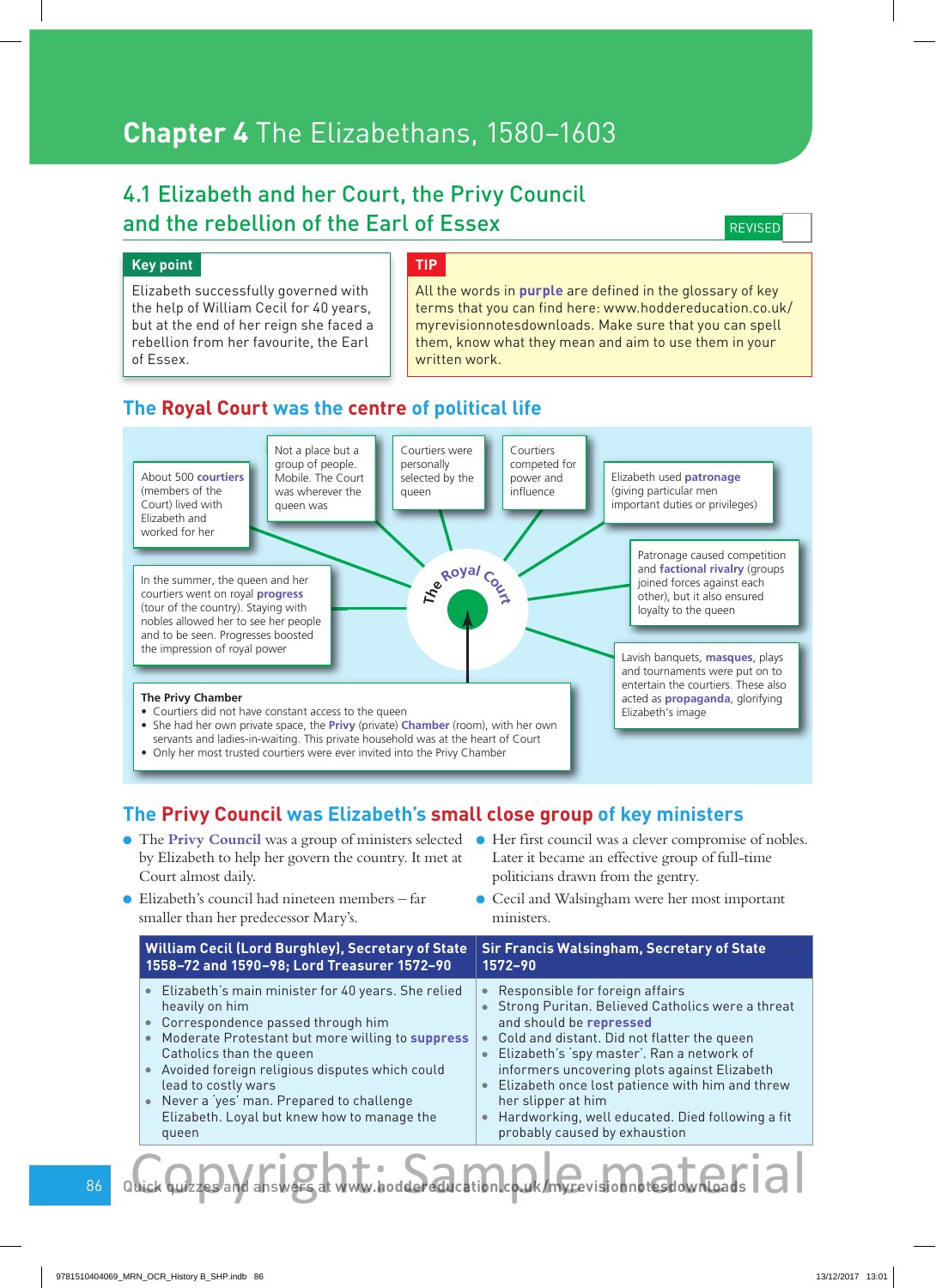# **The 1590s was a challenging decade for Elizabeth**

- **Elizabeth's closest advisers died** (Walsingham in 1590 and Cecil in 1598). This opened up opportunities for new courtiers to compete to gain influence.
- **•** England experienced a series of bad harvests, famine, plague and rising poverty.
- **•** England's expensive war with Spain dragged on.
- Elizabeth had no heir so there was uncertainty around succession.
- **Elizabeth was less popular. Her** previously tight control of the Royal Court broke down.

# **Test yourself**

- **1** What was the Royal Court?
- **2** What was patronage?
- **3** What's the difference between the Privy Chamber and the Privy Council?

**4** Elizabeth was cross with Essex, so banned him from Court in 1600 and took away his government jobs.

underestimated how much support there was for

**5** Essex led a short-lived rebellion in 1601. He

Elizabeth. He was arrested and executed.

#### **Essex dared to defy the queen and was executed for treason in 1601**

- **1** Essex was one of Elizabeth's favourite courtiers but he defied Elizabeth in 1589 by joining Drake's failed attack on Lisbon and again in 1590 when he married without her permission.
- **2** When William Cecil died, the queen made Robert, his son, Secretary of State. This was the job Essex wanted. Essex was jealous.
- **3** Elizabeth sent Essex to Ireland in 1599 to defeat a Catholic rebellion led by Hugh O'Neill, the Earl of Tyrone. Instead Essex made a truce.

# **Make revision cards**

In your exam you will need to use precise, relevant and detailed information in your answers. Revision cards can help to make the details stick. Write a topic heading on the front and then put up to five key words/phrases on the back. Use the words to explain your knowledge on the topic. Once you have made your cards you should test yourself, or work with a friend to test each other.

#### **We suggest you make three cards:**

- **.** William Cecil
- **•** Francis Walsingham
- **The Earl of Essex.**

#### **On each card have the following headings:**

**•** name, job and main dates

He was financially ruined.

- **·** background
- **•** religion
- **character**
- role and his approach to his duties
- **•** relationship with Elizabeth.

## **Spot the mistakes**

This paragraph attempts to describe the role and importance of Elizabeth's councillor William Cecil. However, there are some mistakes in the paragraph. Find them and correct them.

As her Secretary of State all correspondence passed through Cecil and he controlled access to the queen. He always did what she wanted and never questioned her judgement because he was so loyal. Like Elizabeth he was very cautious and wanted to avoid expensive foreign wars. Cecil was a strong Puritan who worked hard as Elizabeth's spymaster to stamp out Catholic plots. He pushed her into signing the death warrant for the execution of Mary Queen of Scots and she never saw him again. But when he died she was devastated. His son Robert Devereux took over as Secretary of State.

# OCR GCSE (9-1) History B: Schools History Project Copyright: Samaple Gust Material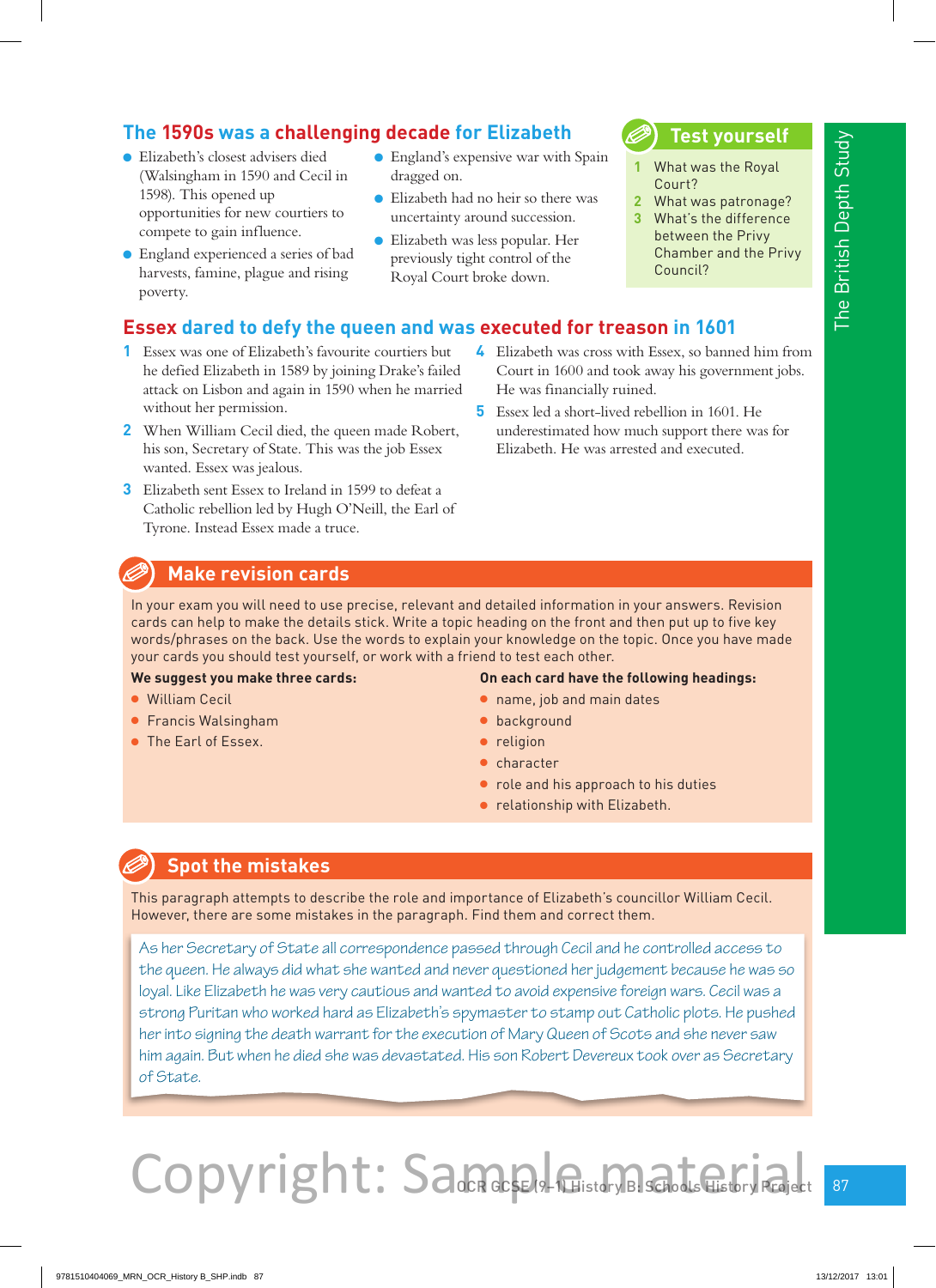# **Chapter 6** Living under Nazi Rule, 1933–1945

## 6.1 The Nazi Party, ideas and leaders in 1933

#### **The Nazi Party had its origins in the 1920s but was not strong until the 1930s**

- l The Nazi Party was founded in 1919 by Anton Drexler. It was a small **right-wing** party (fiercely nationalistic) with its main support in southern Germany.
- l Adolf Hitler, a young Austrian with a natural talent for public speaking, became the chairman of the party in 1921.
- l On 8 November 1923, Hitler led an unsuccessful takeover of power in Munich. The so-called **Munich Putsch** (or Beer Hall Putsch) ended up with sixteen Nazis dead, Hitler jailed and the party banned for two years.
- l At his trial, Hitler gained national fame for his political ideas and in prison wrote *Mein Kampf*, which detailed these ideas and gained him more fame.
- Relaunching the party in 1925, the Nazis decided to take power through democracy. They remained a relatively small unpopular party until the Great Depression of the early 1930s.
- l Faced with high unemployment and depression, the German people turned to more extreme parties such as the Nazis.

#### **The Nazi Party was run by a handful of driven, extremely right-wing men**

- l By 1933, the Nazis had won the majority of seats in the Reichstag and had a personal membership of over 850,000. They had emerged from their weak beginning in the 1920s to become a hugely powerful force.
- l The most prominent people in the party were as follows:

| <b>Adolf Hitler</b>               | An ex-soldier with charisma who could whip a crowd into a frenzy. He was portrayed as<br>god-like and his right-wing views about race formed the backbone of the party                                           |
|-----------------------------------|------------------------------------------------------------------------------------------------------------------------------------------------------------------------------------------------------------------|
| <b>Joseph</b><br><b>Goebbels</b>  | A highly educated and very anti-Semitic man who realised the power of modern media. He<br>was tasked with spreading Nazi propaganda using newspapers, film and radio                                             |
| <b>Ernst Röhm</b>                 | Fear was a key tactic of the Nazis and in order to create fear they needed force. In 1933, this<br>came through the SA, a personal army of brown-shirted stormtroopers, led by Röhm, which<br>was 400,000 strong |
| <b>Heinrich</b><br><b>Himmler</b> | Fanatical about Nazi ideas, he created an elite force of soldiers, the SS, who wore black<br>shirts and would work alongside the SA. He had strict entry requirements and its force<br>numbered 50,000 in 1933   |
| <b>Herman</b><br>Göring           | An ex-fighter pilot who was second in power to Hitler. He would go on to create the Gestapo<br>(the secret police) and command the Luftwaffe (air force)                                                         |

### **The Nazi Party policies were created to appeal to the masses and make Germany great again**

- l Germany in 1932–33 was not in a good state:
	- The Wall Street Crash had led to a global Great Depression and it affected Germany badly. Unemployment soared and poverty was widespread.
- The ruling government before the Nazis, the Weimar government, appeared weak and unable to provide any solutions to this worsening situation.
- $\circ$  In this situation, the Nazi ideas to make Germany strong seemed very appealing and they made the most of this. Rock quizze and answers at www.hoodereducation.com/k/myrevisionnotestionnals | a

**REVISED** 

#### **Key point**

The Nazis were a highly organised and appealing party in 1933.

150 Quick quizzes and answers at **www.hoddereducation.co.uk/myrevisionnotesdownloads**